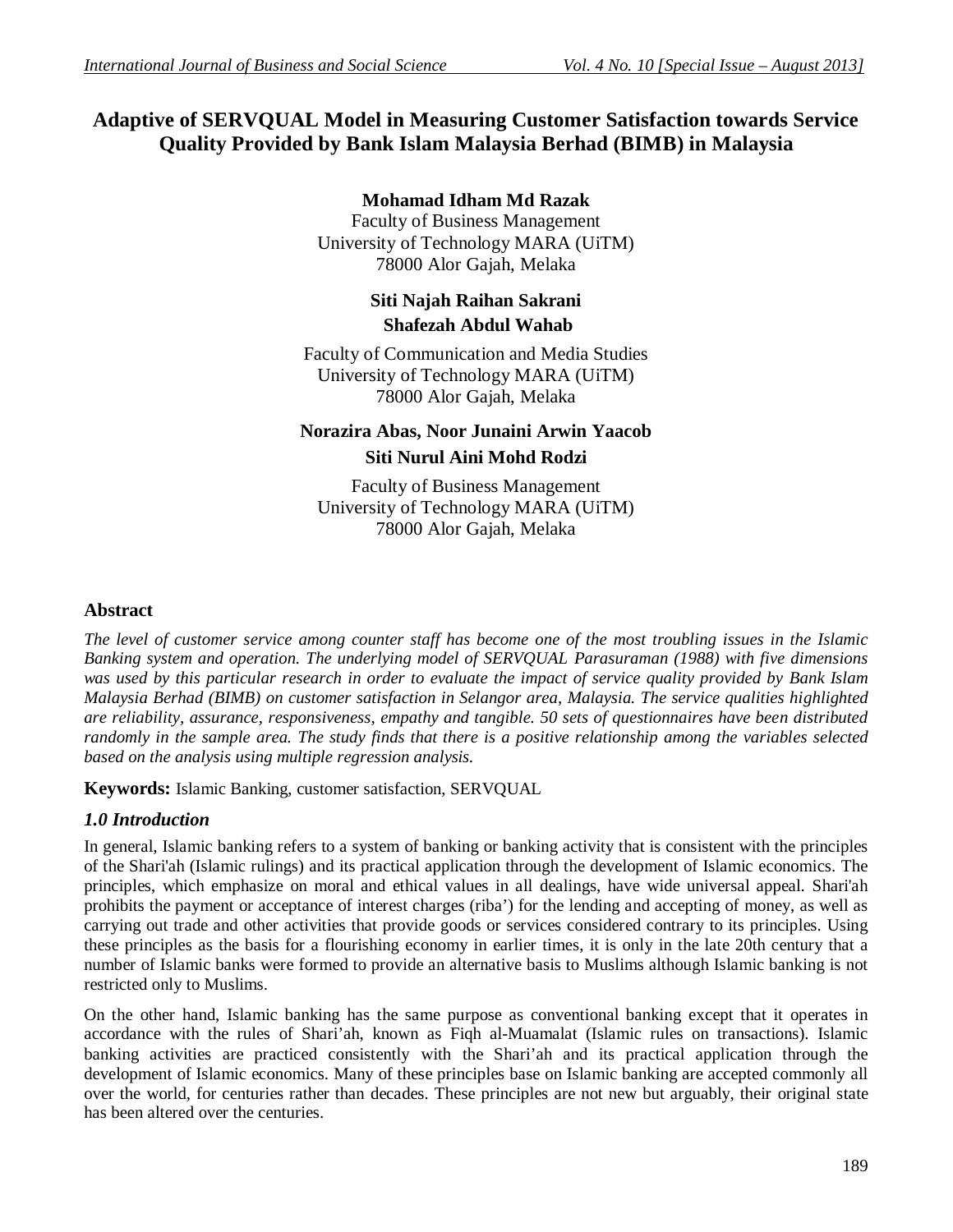The establishment of Islamic banks has grown rigorously for the past four decades. It has spread across the whole universe and received wide acceptance by both Muslims and non-Muslims (Iqbal & Molyneux, 2005). This is because Islamic banks play their role similar to conventional banks except that they have to conform to Islamic principles and regulations (Henry & Wilson, 2004). It has been estimated that Islamic banking, which managed around US\$250 billion worth of assets worldwide as of 2004, is expected to grow at the rate of 15% per annum (The Banker Magazine, 5th October 2005). Therefore, Islamic banking can no longer regarded as a business organization which is established to fulfill religious duties but what is more important, to be as competitive as possible side by side with the conventional system in alluring more customers and retain them. Inevitably, Islamic banks need to really understand the perceptions of their customers towards their business operations particularly their quality of service rendered to increase customer satisfaction and ultimately their loyalty (Dusuki  $\&$ Abdullah, 2007).

Islamic banking in Malaysia has gained momentum with the government's intention to promote Malaysia as an Islamic banking hub and the recent decision (via Bank Negara Malaysia, BNM) was to award Islamic banking to three foreign financial institutions, which are also among the top players in globally. Currently, 10% of Malaysian banking assets is in Islamic accounts amounting to RM 90 Billion registering an average growth of about 42% over the last 10 years. The Future of Islamic Banking (*Malaysian Business*, 2005) mentioned that the government had aimed to double the size of Islamic banking assets to 20% (it was at 9.9% as in end of June 2004) of the total banking assets in the country by 2010.

In Malaysia specifically, the root of Islamic banking goes back to 1963 when the government had established Tabung Haji or Pilgrims Management and Fund Board. The institution was established to invest the savings of the local Muslims in interest free places, to who have the intention to perform pilgrim (Hajj). Tabung Haji utilizes Mudarabah (profit and loss sharing), Musharikah (joint venture) and Ijara (leasing) modes of financing for investment under the guidance of National Fatawah Committee of Malaysia. The establishment of Bank Islam Malaysia Berhad (BIMB) in July 1983 marked a milestone for the development of the Islamic financial system in Malaysia. BIMB carries out banking business similar to other commercial banks, but along with the principles of Islamic laws (*Shariah)*.

The bank offers deposit-taking products such as current and savings deposit under the concept of *Wadiah*  (guaranteed custody) and investment deposits under the concept of *Mudarabah* (profit-sharing). The bank grants finance facilities such as working capital financing under *Murabaha* (cost-plus financing), house financing under *Bai' Bithaman Ajil* (deferred payment sale), leasing under *Ijara* (leasing) and project financing under *Musharikah* (joint venture). BIMB has grown tremendously since its inception. It was listed on the Main Board of the Kuala Lumpur Stock Exchange on 17 January 1992. At the end of 2003, the bank has a network of 82 branches throughout the country and 1,200 employees.

In order to ensure good performances, the bank cannot avoid the function of customer service. The services provided to customer will reflect the bank's image. Research has shown a higher percentile of customers who retain certain bank services because of the good services provided. In other words, one of the factors that boost the market shares is by improving the quality of the provided services. Service quality is an obligation for banks as well as the success of a bank. Therefore, services should be the main concern for the management to run a business well. This study investigates the degree of customers' satisfaction based on the quality of the services provided by Islamic banks in Selangor. The success or failure in banking industry may be determines from customers' satisfaction with the quality of the services provided in the business. The banks need to satisfy their customer in order to be competitive in the marketplace and to ensure high market share and substantial return. Thus, this study is to determine customers' satisfaction towards the quality of services provided by BIMB.

### *2.0 Literature Review*

Customer satisfaction measures products or services provided by a company meet its customers' expectations. In a competitive marketplace where businesses compete for customers, it is the company's key performance indicator (KPI). Customer satisfaction is the key to long-term business success (Kristensen, et al., 1992; Zeithami et al., 1996; McColl-Kennedy and Scheider et al., 2000). Besides, it also defined as global issue that affects all organizations, regardless of its size, whether it is profit or non-profit, local or multinational.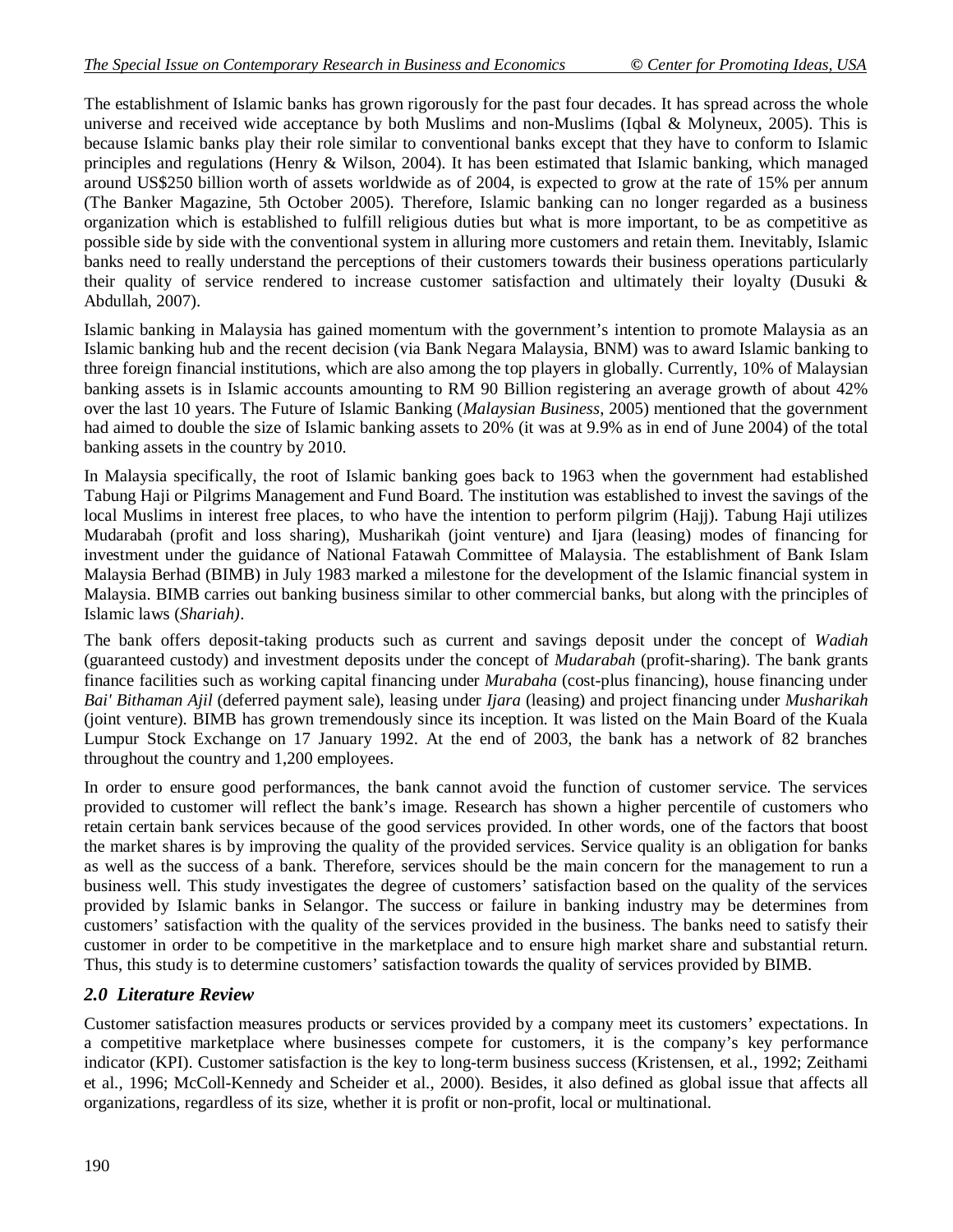It is shown that companies that have more satisfied customer will experience higher economic return (Aker and Jocobson, 1994; Bolton, 1998; Yeung et al., 2002). Higher customer satisfaction leads to greater customer loyalty (Yi, 1991; Anderson and Sulivan, 1993; Boulding et al., 1993) and this result of higher future revenue (Fornel, 1992; Bolton, 1998).

Due to this, the organizations in the same market sector try to provide their products and services with best quality in order to attract and retain their customers. A recent study conducted by Levesque and McDougall (1996) confirmed and reinforced the idea that unsatisfied customer service could lead to a drop in customers' satisfaction and willingness to recommend the service to friends and increase the probability of switching. Customer satisfaction considered as the essence of success in today's highly competitive world of business. It is increasingly becoming a corporate goal as more and more companies strive for quality in their products and services (Bitner and Hubbert, 1994).

Moreover, service quality viewed as a significant issue in the banking industry by Stafford (1994). Since financial services are generally undifferentiated products, it becomes imperative for banks to strive for improved quality of service to distinguish them from the competition. Bowen and Hedges (1993) documented that improvement in quality of service related to the expansion of shares in the market. Gronroos (1982) suggested that the perceived quality of a given service is the result of an evaluation process since consumer makes comparison between the services they expect with perceptions of the services they receive. Hence, he concluded that the quality of service is dependent on two variables: expected service and perceived service. Parasuraman (1985) considered that a customer's assessment of overall service quality depends on the gap between the expected and perceived service.

Thus, the key to managing perceived service quality is to minimize this gap. Zeithaml (1988) defined perceived service quality as the customers' assessment of the overall excellence of the service. Bolton and Drew (1991) described service quality as a form of attitude that results from the comparison of expectations with performance. Berry et. Al (1990) pointed out that since customers are the "sole judge of service quality", an organisation can build strong reputation for quality service when it can constantly meet customer service expectations.

In addition**,** approaches to the measurement of service quality have typically been a simple comparison of the mean scores, extensive and detailed statistical model or more recently market research questionnaire. The current measurement of perceived service quality using the latter approach traced to the research of Parasuraman (1985). Based on an exploratory research on four types of service firms, 10 determinants of service quality have been determined and consistently ranked by customers the most important service quality. The findings served as the foundation for researchers to develop an instrument of measuring customers' perceptions of service quality called SERVQUAL in 1988, which was later refined in 1991.

In developing SERVQUAL, Parasuraman (1988) recast the 10 determinants into five principal dimensions: tangibles, reliability, responsiveness, assurance and empathy. Following his work, other researchers have adopted this model for measuring service quality in various service industries. Among them is Blanchard (1994), Donnelly (1995), Angur (1999), Lassar (2000), Brysland and Curry (2001), Wisniewski (2001) and Kang (2002). Newman (2001) has applied this model to measure the quality of service in the banking industry.

Cronin and Taylor (1992) stated that the relationship between service quality and customer satisfaction has a direct impact on customer's loyalty as the universal understanding **t**hat keeping a loyal base of customers is much profitable for a company than attracting new clients. Not surprisingly, service quality and customer satisfaction are among the most heavily studied concepts by managers.

According to Oliver (1980), customers judge that quality is low if performance does not exceed expectations and quality increases as the performance exceed expectations. Customers' expectations serve as foundation to the quality of services, hence, if service quality increased, the customer satisfaction will also increase.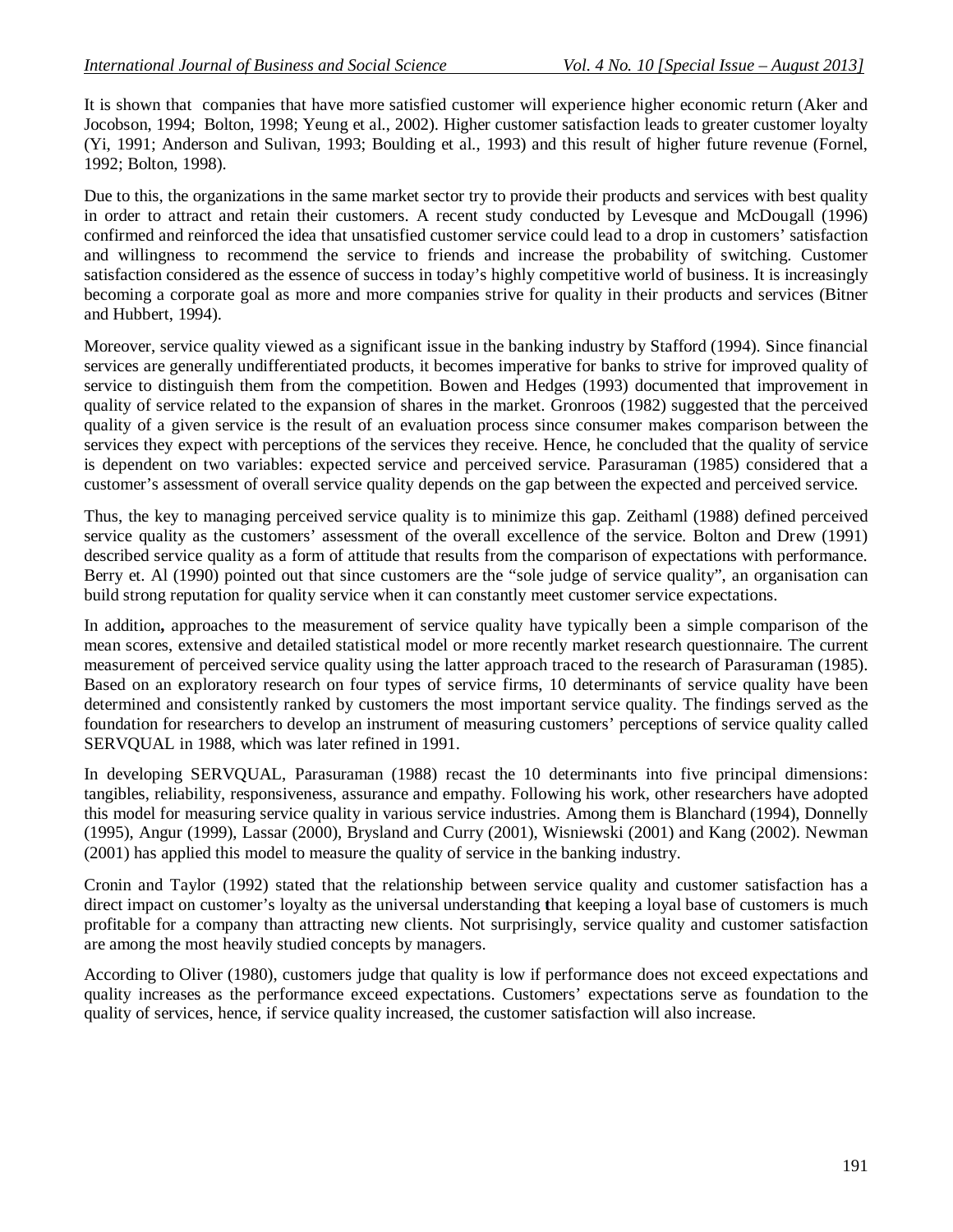

**Figure 1:** Theoretical Framework was developed from SERVQUAL, Parasuraman (1998)

### *3.0 Methodology*

The nature and the purpose of this study is Hypothesis Testing. This study used cross sectional research design which is a study based on accumulated data analysis that provide insights to answering the research questions. Relevant literature, a pilot study and the actual design of research are the main procedure to conduct this study in all Islamic banks in Shah Alam, the city of Selangor.

The study conducted by distributing questionnaires to 50 respondents, which were selected by systematic random approach. Variables used in this research are Quality Services as variable X and Satisfaction as variable Y. Besides, information from numerous literature and researches linked to my research to understand the nature of customer's satisfaction, perceived services quality, as well as the relationship among these variables have been collected over a period. In this research, primary data obtained by distributing questionnaires among customers with an account in Islamic banks as well as via emails and survey websites. There are three sections in the questionnaire.

> **Section A:** Demographic profile **Section B: Service Quality Section C:** Customer Satisfaction

Once data collected, it is analysed and summarized in a readable and easily interpretable form. The Statistical Package for the Social Science version 14 is used to analyse the data. The results will be in form of reliability testing, frequency distribution and Pearson Correlation. In addition, reliability is the extent to which a scale produces consistent result if repeated measurements in characteristics. Cronbach Alpha is the method to test the reliability of the data collected by the researcher.

Frequency table is an arrangement of statistical data in a row and column that exhibits the count of responses or observations for each category assigned to a variable. This analysis produces a table of frequency counts and percentile for all the values associated with the variable. According to Zikmund (2002), descriptive analysis is the transformation of raw data into a form that is understood easily, interpretable, rearrangement, ordering, and manipulating data to provide descriptive information.

Furthermore, Pearson correlation coefficient used to measure the relationships that exist between dependent variable and independent variables. The dependent variable is the degree of customers' satisfaction and the independent variables are reliability, assurance, responsiveness, empathy and tangible. The correlation values are ranged from -1 to 1 which is the perfect negative correlation and the perfect positive correlation. If the value is o, the indication is there is no relationship among variables.

# *4.0 Findings*

Reliability measurement is established by testing for both consistency and stability. Cronbach's Alpha is a reliability coefficient that indicates how the items in a set correlated positively to one other.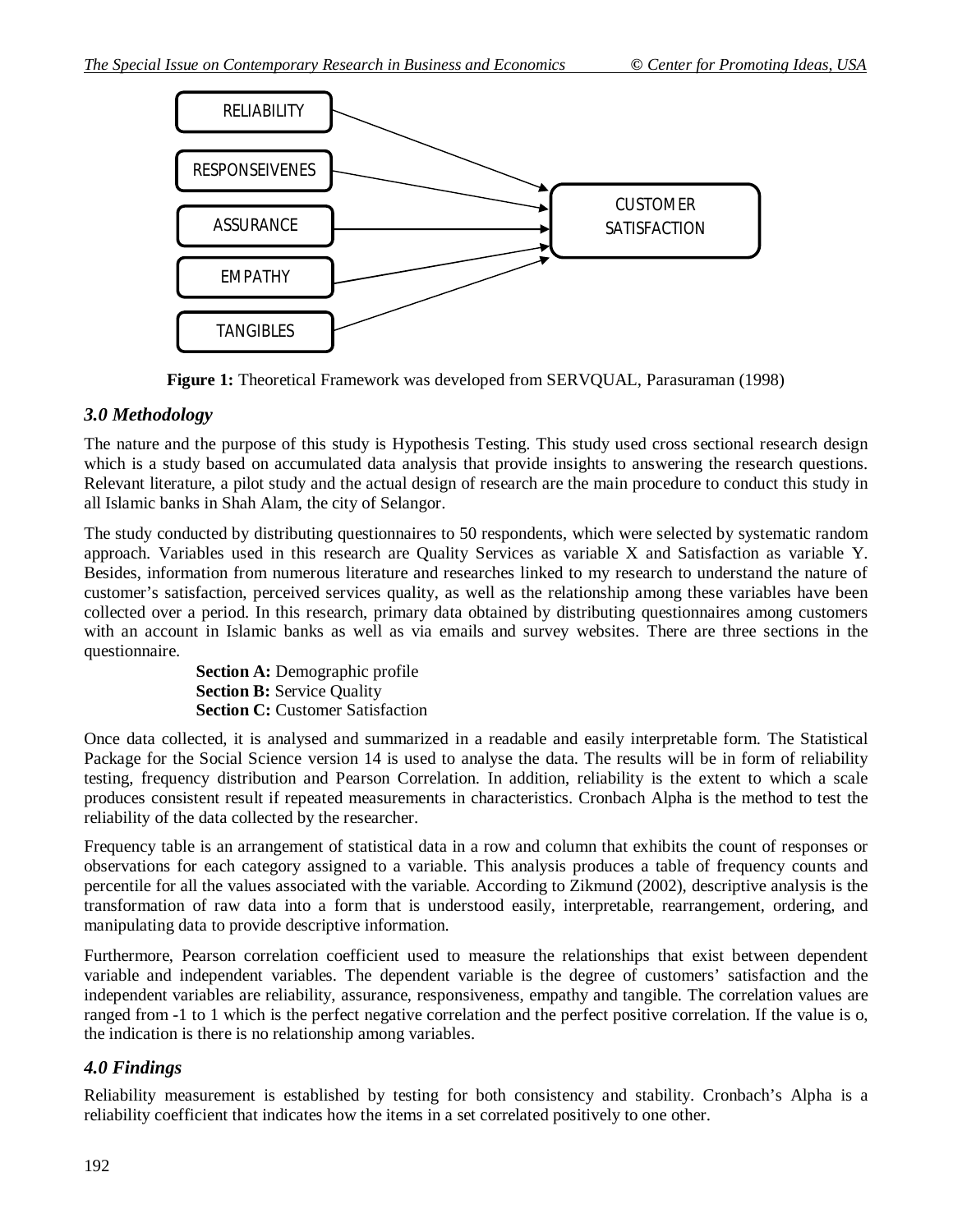The closer Alpha value is to 1, the higher the internal consistency reliability. Reliability Analysis measured with Cronbach's Alpha shows that all variables are higher than 0.6 in the results. It indicates that respondent have answered the questions without bias, with consistent and stable. The results of the Reliability Analysis are as stated below.

| <b>Variables</b>             | <b>Cronbach's Alpha</b> |
|------------------------------|-------------------------|
| All Variables                | 0.883                   |
| <b>Customer Satisfaction</b> | 0.773                   |
| Reliability                  | 0.859                   |
| Assurance                    | 0.887                   |
| Responsiveness               | 0.832                   |
| Empathy                      | 0.649                   |
| Tangible                     | 0.771                   |

#### **Table 1: Reliability Result**

Table 1 shows, all variables are 0.883. It is higher than 0.6 and in the range of VERY GOOD as stated in Table 3.2. It is represented in Section C in the questionnaire. The Cronbach's Alpha for 4 items measures 0.773 which is considered in the range of GOOD. Besides that, based on the table above, Cronbach's Alpha refers to the first independent variable, Reliability. This variable is represented in Part A of Section B in the questionnaire. The Cronbach's Alpha for the 4 items measure 0.859 which is considered in the range of VERY GOOD. In addition, the second independent variable is Assurance. This variable is represented in Part B of Section B in the questionnaire. The Cronbach's Alpha for the 4 items measure 0.887 which is in the range of VERY GOOD.

Furthermore, the third independent variable is Responsiveness. This variable is represented in Part C of Section B in the questionnaire. The Cronbach's Alpha for the 4 items measure 0.832 which is in the range of VERY GOOD. Other than that, the fourth independent variable is Empathy. This variable is represented in Part D of Section B in the questionnaire. The Cronbach's Alpha for the 4 items measure 0.649 which is in the range of moderate.

Lastly, the fifth independent variable is Empathy. This variable is represented in Part E of Section B in the questionnaire. The Cronbach's Alpha for the 4 items measure 0.788 which is in the range of GOOD.

Frequency Analysis shows the frequency of occurrence for each score value of the data. The objective is to obtain a count of number of responses with different values of the variable. This analysis is appropriate and suitable to analyze the questions in Section A on the respondents' profile such as gender, age, religion, occupation, and income.

|                        | Frequency | Percentage $(\%)$ |  |  |  |  |
|------------------------|-----------|-------------------|--|--|--|--|
| Gender                 |           |                   |  |  |  |  |
| Male                   | 23        | 52.3              |  |  |  |  |
| Female                 | 21        | 47.7              |  |  |  |  |
| Total                  | 44        | 100               |  |  |  |  |
| Age                    |           |                   |  |  |  |  |
| 19-30 years old        | 17        | 38.6              |  |  |  |  |
| 31-40 years old        | 13        | 29.5              |  |  |  |  |
| 41-50 years old        | 9         | 20.5              |  |  |  |  |
| 50 years old and above | 5         | 11.4              |  |  |  |  |
| Total                  | 44        | 100               |  |  |  |  |
| Race                   |           |                   |  |  |  |  |
| Malay                  | 25        | 56.8              |  |  |  |  |
| Chinese                | 6         | 13.6              |  |  |  |  |
| Indian                 | 8         | 18.2              |  |  |  |  |
| Others                 | 5         | 11.4              |  |  |  |  |
| Total                  | 44        | 100               |  |  |  |  |

|  | <b>Table 2: Frequency Analysis</b> |  |
|--|------------------------------------|--|
|  |                                    |  |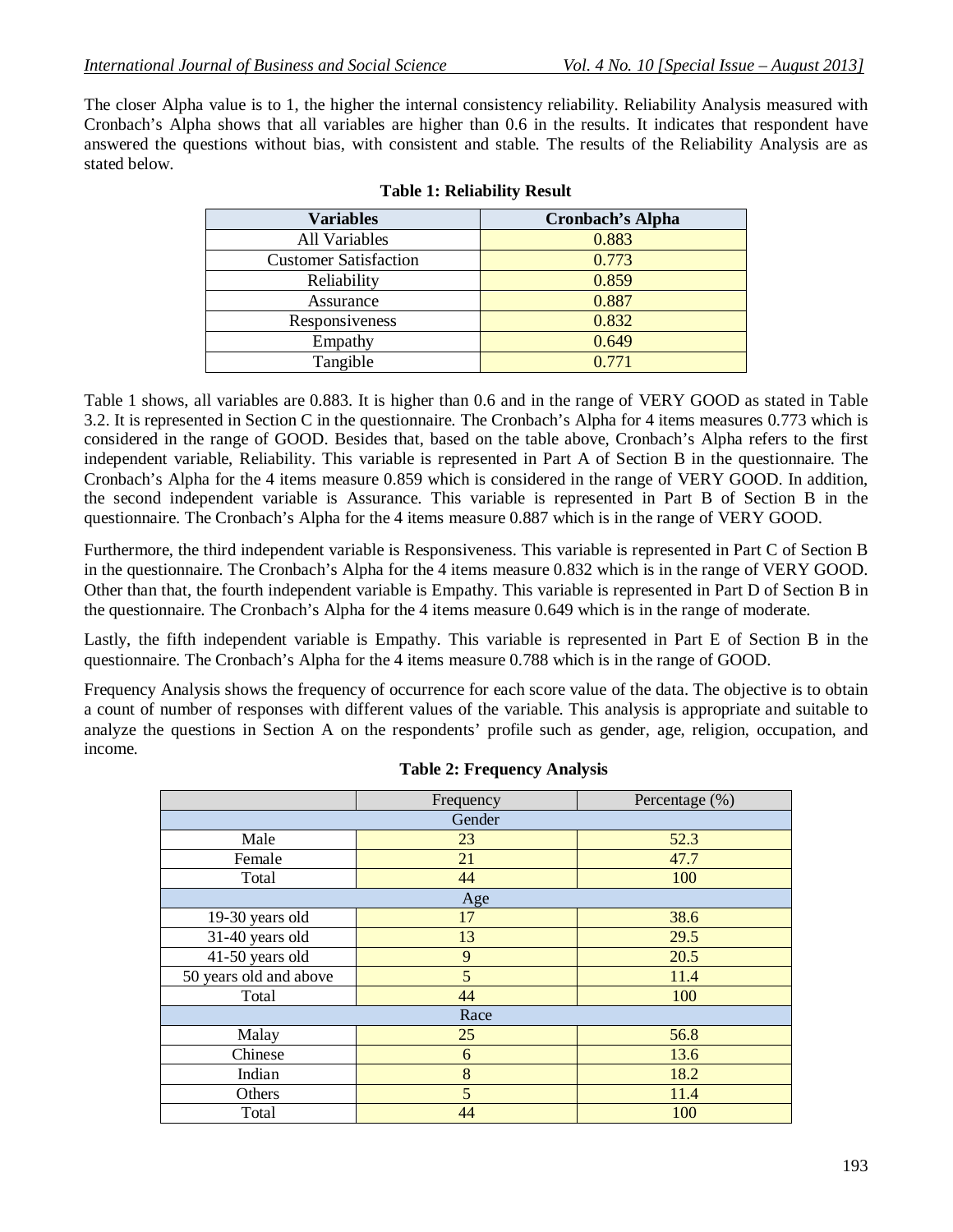The demographic profiles provide an overall view of characteristics of the customers of Bank Islam Malaysia Berhad. As depicted in Table 4.2, 44 respondents were selected. 52.3% were male respondents and 47.7% were female respondents. It indicates that male respondents were higher than female respondents in this study.

From the information in table 2, it also shows the age of respondents. 38.6% were aged between 19 to 30 years old. 29.5% aged between 31 to 40 years old, whereas 20.5% aged between 41 to 50 years old. The other 5 respondents are 50 years old and above. In addition, the table has shown clearly that Malay respondents were the majority respondents with 56.8%, followed by the Chinese with 13.6%, Indians with 18.2 % and 11.4% of the respondents are others.

According to Leary (1991), descriptive statistics is a powerful tool to describe and understand the data so that researchers can easily comprehend it. The descriptive statistic employed in this study is frequency distribution to extract important features of the data in this study. The original data collected were in groups and presented in tables 3.

|                                            | N  | Minimum | Maximum | Mean   | <b>Std.</b> Deviation |
|--------------------------------------------|----|---------|---------|--------|-----------------------|
| 1. Easy to Find Parking Nearby             | 44 | 2.00    | 4.00    | 3.5909 | .54210                |
| 2. Courteous and Friendly Staff            | 44 | 2.00    | 4.00    | 3.6364 | .65026                |
| 3. Variety of Products and Service         | 44 | 2.00    | 3.00    | 2.4545 | .50369                |
| 4. Friendly Environment of Counter Service | 44 | 2.00    | 4.00    | 3.5000 | .54984                |
| Valid N (listwise)                         | 44 |         |         |        |                       |

#### **Table 3: Descriptive Analysis**

Table 3 shows the mean values in Section C that is the Customers' Satisfaction towards Services Quality Provided by BIMB which it is the dependent variable for this study. The highest mean is 3.64 for the question on courteous and helpful staff that influenced the customers' satisfaction for BIMB. Most respondents agreed that it has helped to increase the level of customers' satisfaction for BIMB.

Besides that, the second highest mean value of 3.59 that influenced the customers' satisfaction for BIMB is the accessibility to find parking. Most respondent also agreed that a friendly environment at the customer service counter has increased the level of customers' satisfaction towards the quality of services provided by BIMB with the mean value of 3.50. The lowest mean value is 2.45, which the respondents agreed that a variety of products and services is not customer oriented.

The Pearson correlation measures the linear relationship between two intervals and or ratio scaled variables. Based on the scores computed, the analysis interpreted. This analysis is appropriate since the researcher uses interval measurement scales. One of the factors is to determine whether the correlation coefficient is statistically significant. Regardless of its absolute size, a correlation coefficient has no meaning unless it is statistically significant. Then, if the relationship is significant, we must decide which strength of association is then acceptable. The Rules of Thumb (Hair, 2003) in table 4 proposed to characterize the strength between variables, based on the absolute size of the correlation coefficient.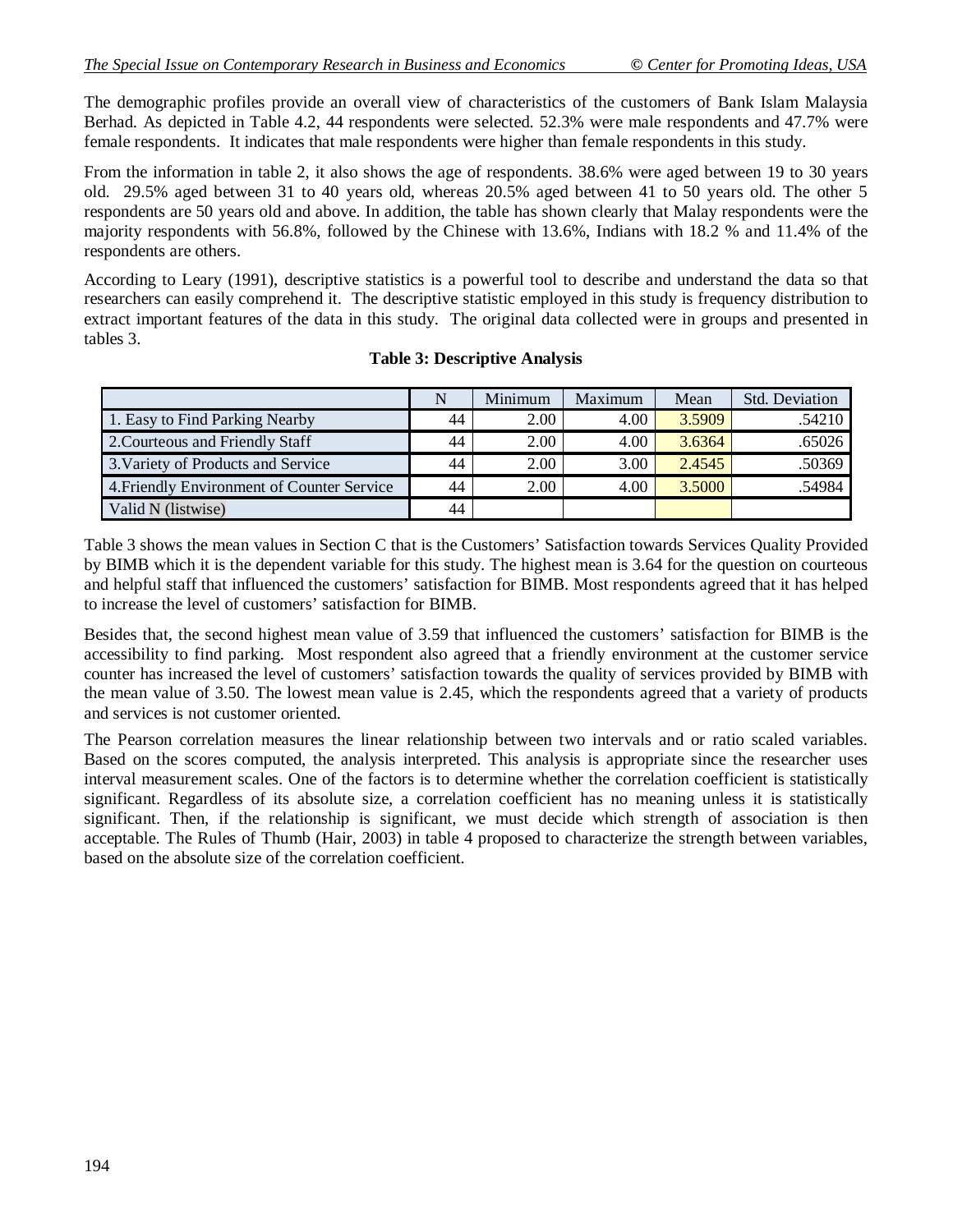|                       |                                      | <b>Reliability</b> | <b>Assurance</b> | <b>Responsiveness</b> | <b>Empathy</b> | <b>Tangible</b> | <b>Customer</b><br><b>Satisfaction</b> |
|-----------------------|--------------------------------------|--------------------|------------------|-----------------------|----------------|-----------------|----------------------------------------|
| <b>Reliability</b>    | <b>Pearson</b><br><b>Correlation</b> |                    |                  |                       |                |                 | .913**                                 |
|                       | Sig. (2-<br>tailed)<br>N             |                    |                  |                       |                |                 | .000<br>44                             |
| <b>Assurance</b>      | <b>Pearson</b><br><b>Correlation</b> |                    |                  |                       |                |                 | .790**                                 |
|                       | Sig. (2-<br>tailed)<br>N             |                    |                  |                       |                |                 | .000<br>44                             |
| <b>Responsiveness</b> | <b>Pearson</b><br><b>Correlation</b> |                    |                  |                       |                |                 | .132                                   |
|                       | Sig. $(2-$<br>tailed)<br>N           |                    |                  |                       |                |                 | .395<br>44                             |
| <b>Empathy</b>        | <b>Pearson</b><br><b>Correlation</b> |                    |                  |                       |                |                 | $.549**$                               |
|                       | Sig. (2-tail<br>ed)<br>N             |                    |                  |                       |                |                 | .000<br>44                             |
| <b>Tangible</b>       | <b>Pearson</b><br><b>Correlation</b> |                    |                  |                       |                |                 | .913**                                 |
|                       | Sig. $(2-$<br>tailed)                |                    |                  |                       |                |                 | .000                                   |
| <b>Customer</b>       | $\mathbf N$<br><b>Pearson</b>        | .913**             | $.790**$         | .132                  | $.549**$       | .913**          | 44<br>1                                |
| <b>Satisfaction</b>   | <b>Correlation</b><br>Sig. (2-       |                    |                  |                       |                |                 |                                        |
|                       | tailed)<br>N                         | .000               | .000             | .395<br>44            | .000           | .000            | 44                                     |
|                       |                                      | 44                 | 44               |                       | 44             | 44              |                                        |

|  | <b>Table 4: Pearson Correlation Coefficient</b> |  |
|--|-------------------------------------------------|--|
|  |                                                 |  |

For the first independent variable, the result of Pearson Correlation test shows there is a VERY STRONG RELATIONSHIP (r  $(44) = 0.913$ , p<0.05, two-tailed) between reliability and customer satisfaction. Researcher concludes that there is an empirical evidence to suggest a relationship between reliability and customer satisfaction. Therefore, the two variables are related.

Next is the second independent variable, the result of Pearson Correlation shows there is a STRONG RELATIONSHIP (r  $(44) = 0.790$ , p<0.05, two-tailed) between assurance and customer satisfaction. Researcher concludes that there is an empirical evidence to suggest a relationship between reliability and customer satisfaction. Therefore, the two variables are related.

Furthermore is the third independent variable, the result of Pearson Correlation test shows there is a SLIGHT BUT ALMOST NEGLIGIBLE RELATIONSHIP ( $r$  (44) = 0.132, p<0.005, two-tailed) between responsiveness and customer satisfaction. Researcher concludes that there is an empirical evidence to suggest that no relationship between responsiveness and customer satisfaction. Therefore, the two variables are not related.

Moreover is the fourth independent variable, the result of Pearson Correlation test shows there is a MODERATE RELATIONSHIP (r  $(44) = 0.549$ , p<0.05, two-tailed) between empathy and customer satisfaction. Researcher concludes that there is an empirical evidence to suggest a relationship between empathy and customer satisfaction. Therefore, the two variables are related.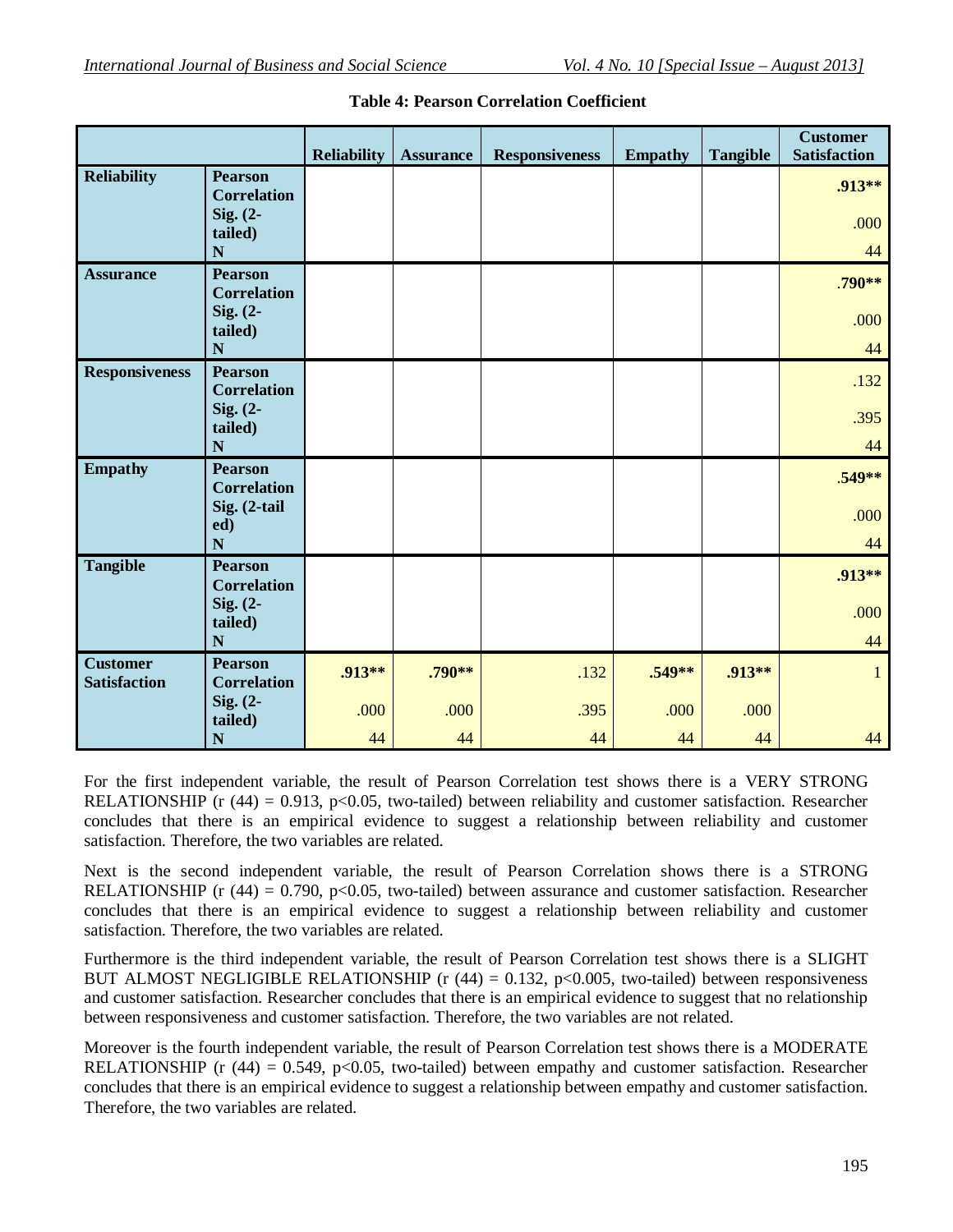Lastly is the fifth independent variable, the result of Pearson Correlation test shows there is a VERY STRONG RELATIONSHIP (r  $(44) = 0.913$ , p<0.05, two-tailed) between tangible and customer satisfaction. Researcher concludes that there is an empirical evidence to suggest a relationship between tangible and customer satisfaction. Therefore, the two variables are related.

After several analyses done to the variables in this study, all hypotheses is discussed to determine its relevancy and whether it is supported or not. In this study, Pearson Correlation Analysis used to assess the relationship between independent and dependent variables.

#### **Hypothesis 1 - Reliability**

H<sub>1</sub>: There is a significant relationship between reliability and customer satisfaction.

 $H<sub>0</sub>$ : There is no significant relationship between reliability and customer satisfaction.

There is a SIGNIFICANT RELATIONSHIP (p=0.000< 0.05) between reliability and customer satisfaction. Therefore, we reject the null hypothesis  $(H_0)$ .

#### ` **Hypothesis 2 - Assurance**

H<sub>1</sub>: There is a significant relationship between assurance and customer satisfaction.

 $H<sub>0</sub>$ : There is no significant relationship between assurance and customer satisfaction.

There is a SIGNIFICANT RELATIONSHIP (p=0.000< 0.05) between reliability and customer satisfaction. Therefore, we reject the null hypothesis  $(H_0)$ .

#### **Hypothesis 3 - Responsiveness**

H1: There is a significant relationship between responsiveness and customer satisfaction.

H0: There is no significant relationship between responsiveness and customer satisfaction.

There is a NO SIGNIFICANT RELATIONSHIP  $(p=0.395 < 0.05)$  between reliability and customer satisfaction. Therefore, we reject the alternate hypothesis  $(H_1)$ .

#### **Hypothesis 4 - Empathy**

H<sub>1</sub>: There is a significant relationship between empathy and customer satisfaction.

H0: There is no significant relationship between empathy and customer satisfaction.

There is a SIGNIFICANT RELATIONSHIP  $(p=0.000< 0.05)$  between empathy and customer satisfaction. Therefore, we reject the null hypothesis  $(H_0)$ .

#### **Hypothesis 5 - Tangible**

H1: There is a significant relationship between tangible and customer satisfaction.

 $H<sub>0</sub>$ : There is no significant relationship between tangible and customer satisfaction.

There is a SIGNIFICANT RELATIONSHIP (p=0.000 < 0.05) between tangible and customer satisfaction. Therefore, we reject the null hypothesis  $(H_0)$ .

#### *5.0 Conclusion*

As a conclusion, based on the study from the factors that influence customer satisfaction towards the quality of services provided by Bank Islam Malaysia Berhad (BIMB), the author can conclude that the goals are achieved. Data gathered from the distribution of questionnaires have been analysed using SPSS software. The results obtained from these statistical approaches indicate all independent variables have significant relationship with the dependent variable. The results presented in this paper provide evidence that, five independent variables; reliability, assurance, responsiveness, empathy and tangible had influenced customers' satisfaction towards the quality of services provided by Bank Islam Malaysia Berhad (BIMB).

Other than that, based on the Reliability Test, the Cronbach's Alpha reliability coefficient of all the independent variables (reliability, assurance, responsiveness, empathy and tangible) and dependent variable (customer satisfaction) results were obtained. The result indicates that the Cronbach's Alpha is 0896. The closer the reliability gets to 1.0 the better it is. In general, reliabilities that are lesser the 0.65 considered poor, those in the range of 0.70 were perceived acceptable and those over 0.80 is in the range of good.

In addition, the results in Pearson Correlation Coefficient, Assurance with the value of 0.283 is shown significantly. Based on the result, it indicates that assurance contributes the most that influenced customers' satisfaction towards the quality of services provided by Bank Islam Malaysia Berhad (BIMB).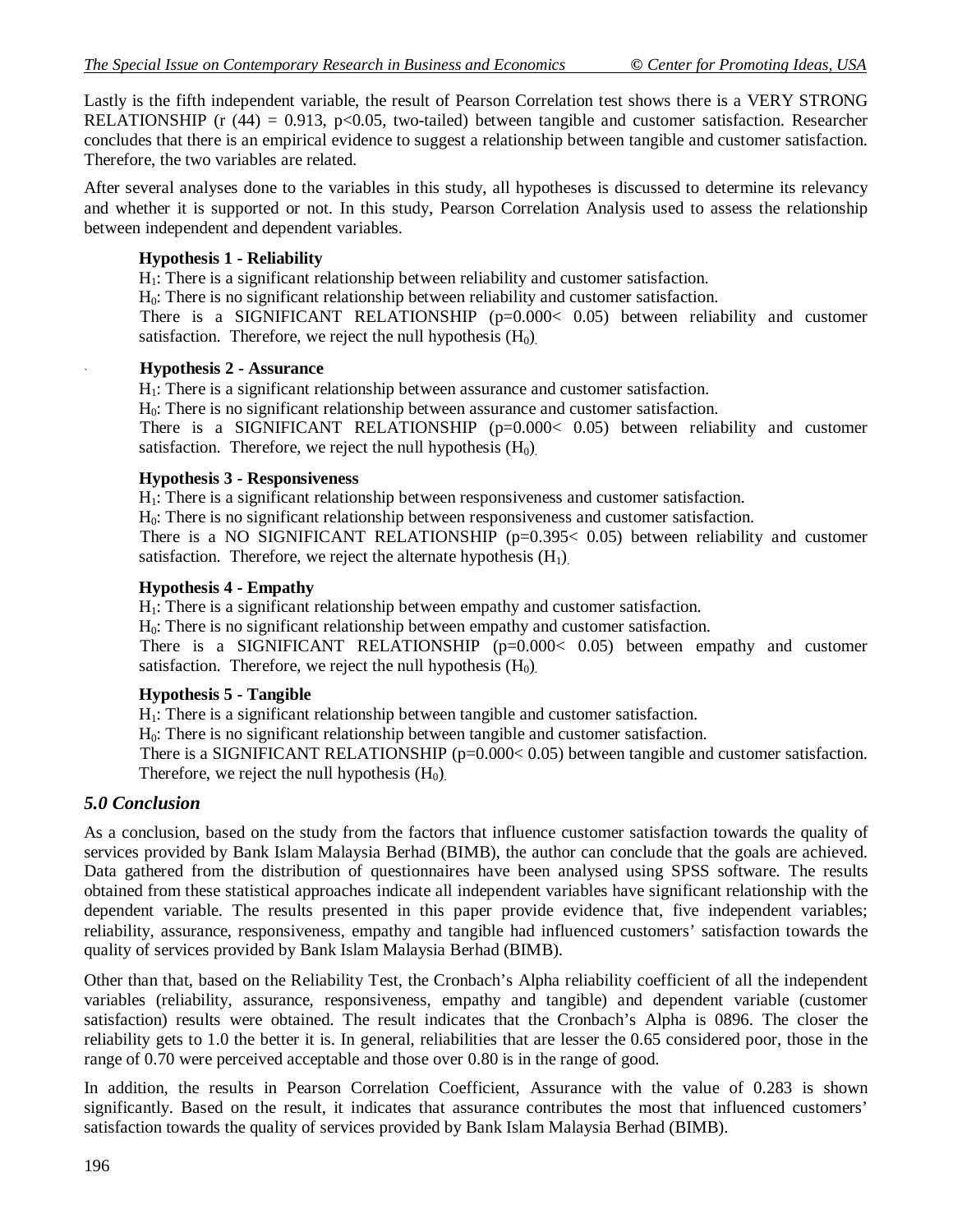In the present environment, BIMB needs to retain existing high-value customers to remain competitive. The research results proved that some factors that influenced the customers' satisfaction toward the quality of services provided by BIMB must be paid attention to. The marketing manager of BIMB should seek to improve the areas where customers are not satisfied.

Customer care and customer retention programmes should be taken into consideration that the increased "push" towards the convenience, easy and fast banking services is closely associated with human and technology. Most importantly, they are greatly linked with customers' perceptions of how this bank services deliver to them. These perceptual outcomes will in turn, affect the level of bank customers' satisfaction ratings, retention and switching rates.

Lastly, the link between service delivery and customer satisfaction is patently visible in the results of this study and financial institutions should continue to find effective ways to systematically measures and manage customer sustainable satisfaction and retention.

#### *References*

- Aaker, D.A., R. Jacobson. (1994). Study shows brand-building pays off for stockholders. Advertising Age 65(30): 18.
- Anderson, Eugene W., and Mary W. Sullivan. (1993). "The Antecedents and Consequences of Customer Satisfaction," Marketing Science 12 (Spring), 125-143.
- Au-Yeung, J., Vallejo Gomez, I. & Howell, P. (2003). Exchange of disfluency from function words to content words with age in Spanish speakers who stutter. Journal of Speech, Language and Hearing Research, 46, 754-765.
- Berry, L.L. and Parasuraman, A. (1991), Marketing Services: Competing Through Quality. New York: The Free Press.
- Bitner, M.J. and Hubbert, A.R. (1994). "Encounter satisfaction versus overall satisfaction versus service quality: the consumer's voice", in Rust, R.T. and Oliver, R.L. (Eds), Service Quality: New Directions in Theory and Practice, Sage Publications, Thousand Oaks, CA.
- Blanchard, O., S. Commander, and F. Coricelli. (1993). Unemployment and restructuring in Eastern Europe. Mimeo, World Bank.
- Bolton, Ruth N. and James H. Drew (1991), "A Longitudinal Analysis of the Impact of Service Changes on Customer Attitudes," Journal of Marketing, 55 (1), 1991, 1-10.
- Bolton R.N. (1998). "A Dynamic Model of the Duration of the Customer's Relationship with a Continuous Service Provider: The Role of Satisfaction", Marketing Science, Vol 17 No 1, pp. 45-65
- Boulding, W., Kalra, A., Staelin, R. and Zeithaml, V. (1993). "A dynamic process model of service quality: form expectations to behavioral intentions", Journal of Marketing Research, Vol. 30, pp. 7-27.
- Bowen, J. W. and Hedges, R. B. (1993). Increasing service quality in retail banking. Journal of Retail Banking, 15 (3), 21-28.
- Brysland, A. and Curry, A. (2001). Service improvements in public services using SERVQUAL, Managing Service Quality, vol. 11, no. 6, pp. 389-401.
- Coakers, S.J., Steed, L. ang Ong, C. (2010). SPSS Version 17 for Windows: Analysis without Anguish, John and Wiley Sons Australia Ltd.
- Cronbach. L.J. (1951). "Coefficient alpha and the internal structure of test", Psychometrika, 16 (3), pp. 297-334.
- Cronin, J.J.Jr. and Taylor, S.A. (1992). 'Measuring service quality: a reexamination and extension', Journal of Marketing, Vol. 56, July, pp. 55-68
- Donnelly, P. and Friedman, R. D. (1999). DNA database searches and the legal consumption of the scientific evidence. Michigan Law Review 97, 931–984.
- Dusuki, A. W., & Abdullah, N. I. (2007). Why do Malaysian customers patronise Islamic banks? International Journal of Bank Marketing, 25(3), 142-160.
- Fornell, Claes (1992). "A national customer satisfaction barometer: The Swedish experience," Journal of Marketing, 56 (January), 6-21.
- Gronroos, C. (1982), Strategic Management and Marketing in Service Sector, Marketing Science Institute, Cambridge, MA.
- Gronroos, C. (1988). "SQ: the six criteria of good perceived SQ", Review of Business, 9(3), pp. 10-13.